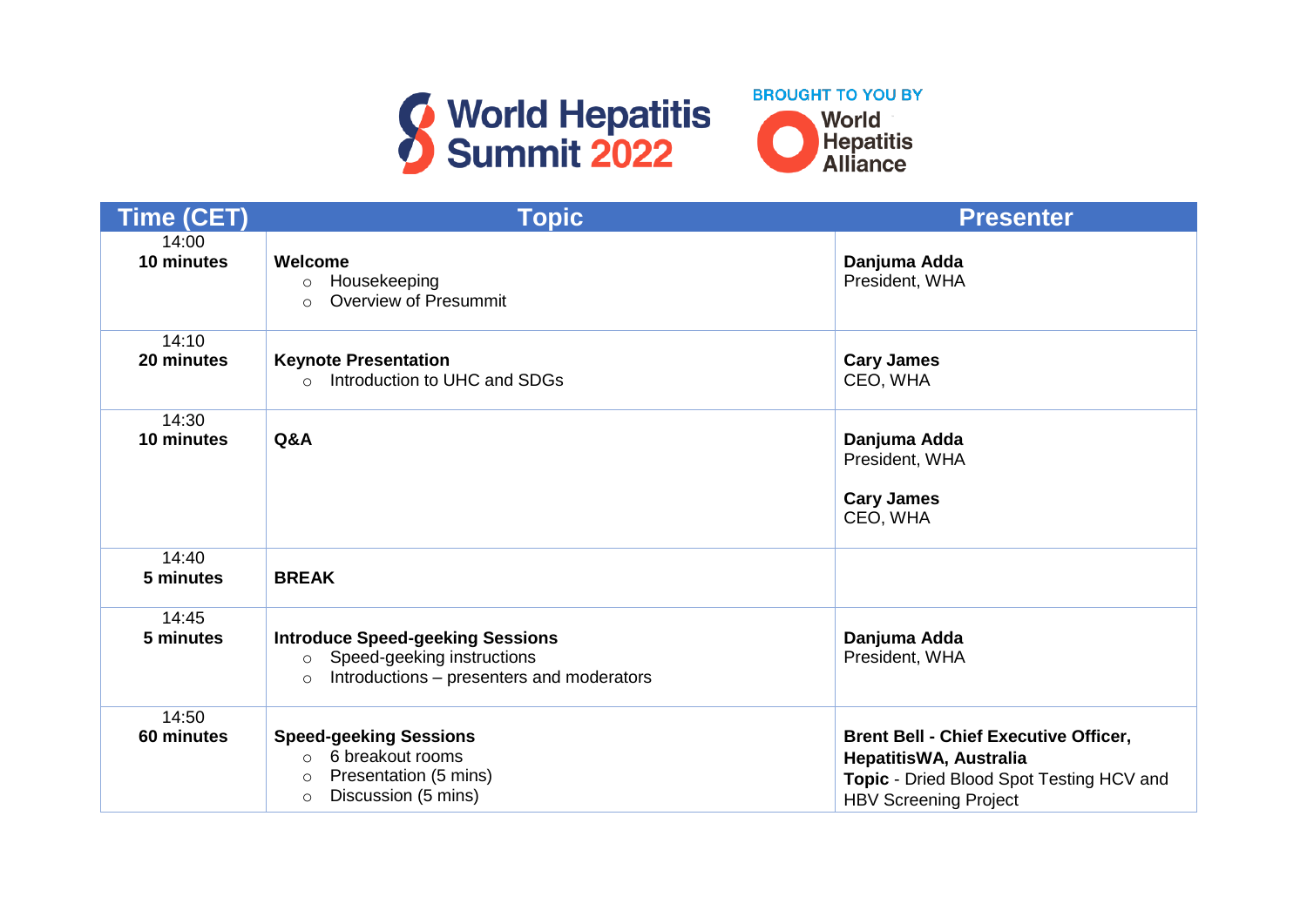|                     |                                                           | Prof. Mohammad Ali - Founder, National<br>Liver Foundation of Bangladesh,<br><b>Bangladesh</b><br>Topic - Viral hepatitis awareness on<br>Regional Hepatitis Days in Bangladesh<br>Vicki Chen - Manager, CEVHAP (Coalition<br>to Eradicate Viral Hepatitis in Asia Pacific),<br><b>Singapore</b><br><b>Topic - Digital Marketing for Non-Profit</b><br>Organisations<br><b>Bisi Bright - Chief Executive Officer,</b><br>LiveWell Initiative Academy, Nigeria<br><b>Topic - Hepatitis During the Pandemic</b><br>Milan Mishkovikj - Vice President, Hepar<br><b>Centar Bitola, Macedonia</b><br><b>Topic - First National Declaration for Liver</b><br>Cancer in North Macedonia<br>Achim Kautz - Chief Executive Officer,<br>Kautz5 gUG, Germany |
|---------------------|-----------------------------------------------------------|---------------------------------------------------------------------------------------------------------------------------------------------------------------------------------------------------------------------------------------------------------------------------------------------------------------------------------------------------------------------------------------------------------------------------------------------------------------------------------------------------------------------------------------------------------------------------------------------------------------------------------------------------------------------------------------------------------------------------------------------------|
| 15:50               |                                                           | Topic - Global Liver Cancer Agenda                                                                                                                                                                                                                                                                                                                                                                                                                                                                                                                                                                                                                                                                                                                |
| 30 minutes          | Feedback<br>Breakout discuss learning outcomes<br>$\circ$ | Led by WHA Board Members                                                                                                                                                                                                                                                                                                                                                                                                                                                                                                                                                                                                                                                                                                                          |
| 16:20<br>15 minutes | <b>Global Fund and Hepatitis</b>                          | <b>Oriel Fernandes</b><br>Director, CHAI                                                                                                                                                                                                                                                                                                                                                                                                                                                                                                                                                                                                                                                                                                          |